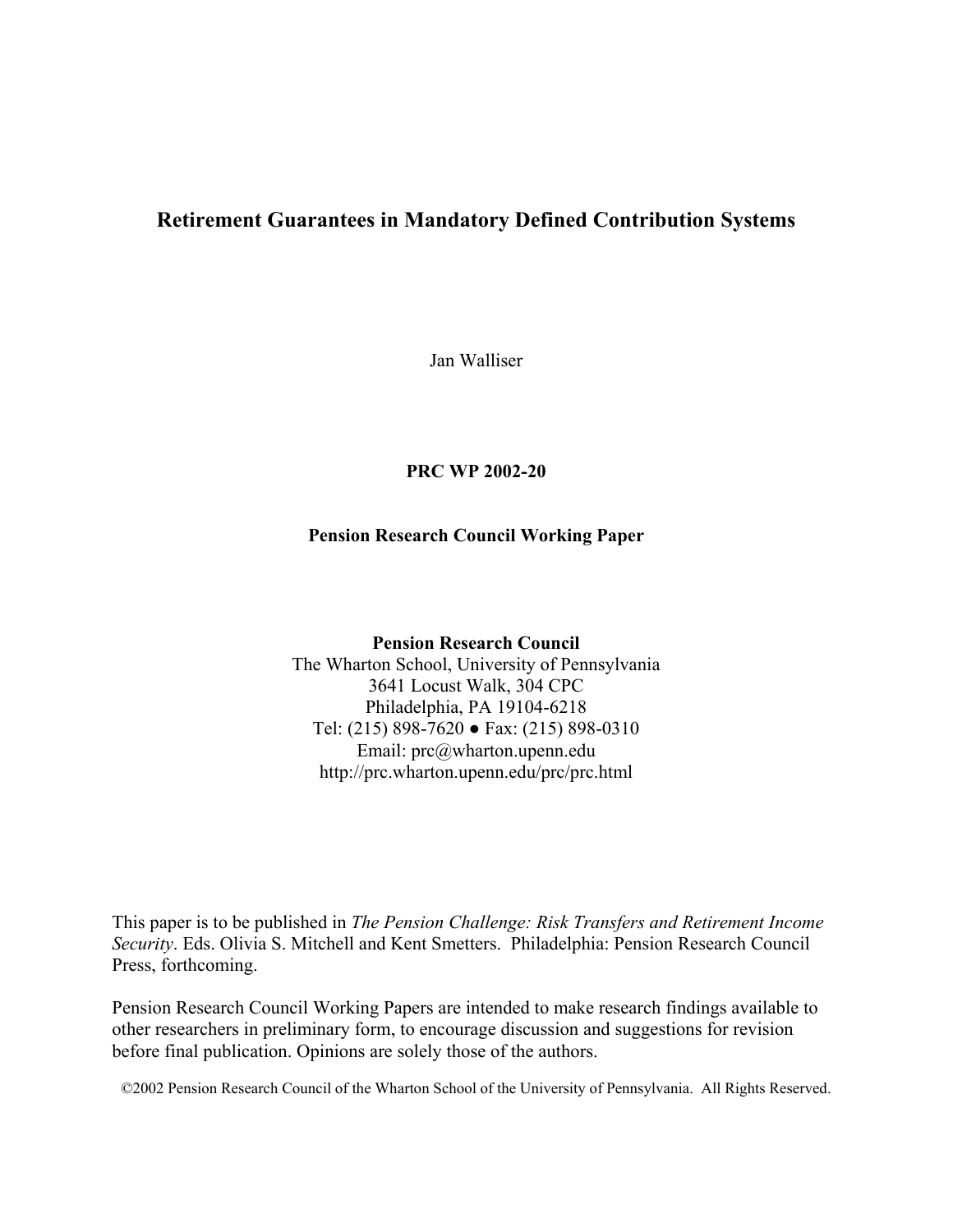# **Retirement Guarantees in Mandatory Defined Contribution Systems**

# Jan Walliser

### Abstract

Most public pension systems, whether they are of the predominant pay-as-you-go defined benefit type or of the defined contribution type, include guarantees for retirement income. The guarantees come in different and distinct forms, with the two polar cases being the universal pension (such as in the United Kingdom and Argentina) and the topping-up to a minimum pension level (such as in Germany and Chile). The paper reviews the design of such guarantees in a large set of countries and discusses the economic rationale and incentive structure resulting from these designs. It also reviews past experience for a number of countries, paying particular attention to the importance of changes to these guarantees over time and inflation. Based on the analysis, the paper will draw conclusions as to whether these guarantees are an effective instrument to protect against low retirement income and evaluate advantages and disadvantages of different designs.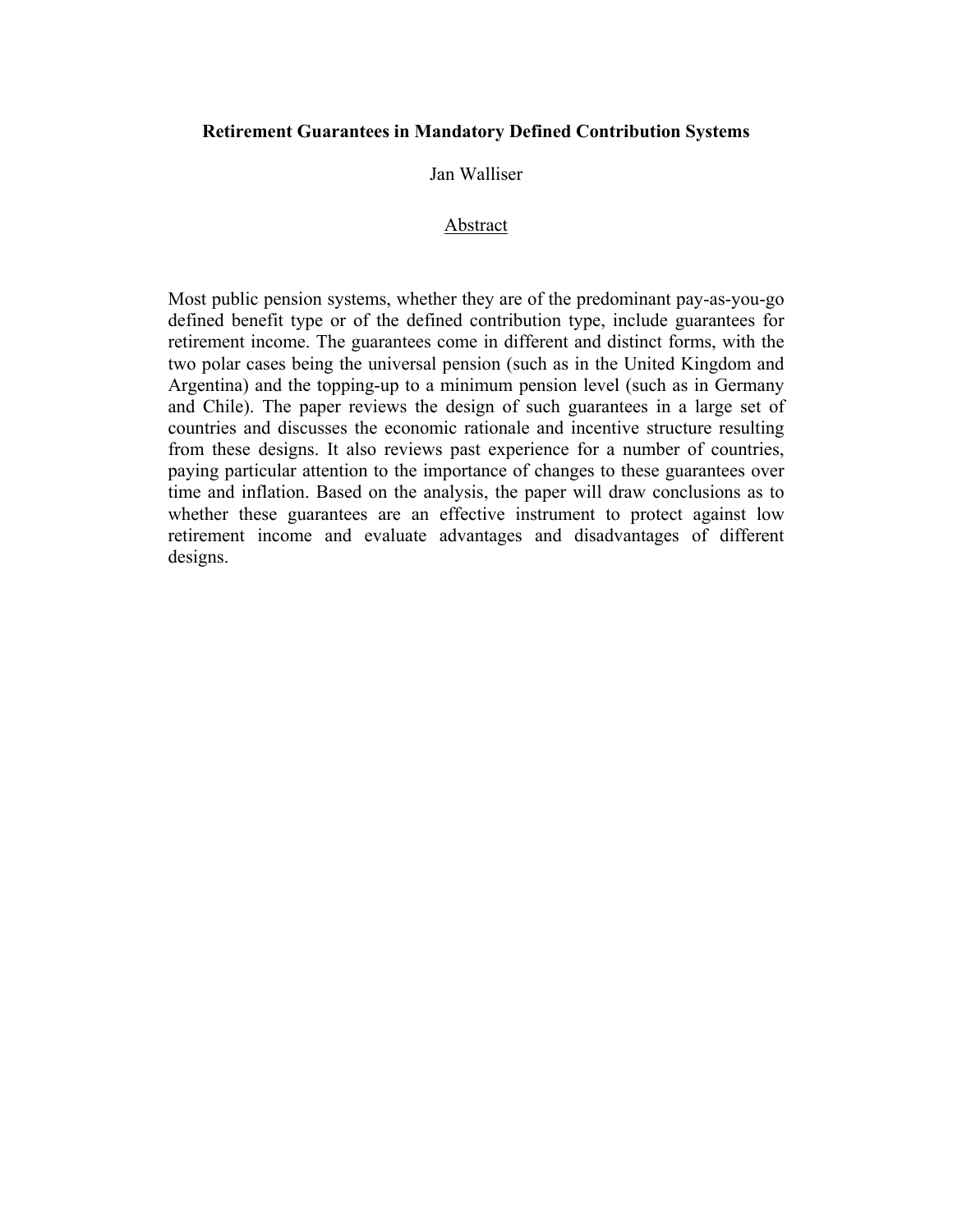#### **Retirement Guarantees in Mandatory Defined Contribution Systems**

Risk protection for retirees has become one of the centerpieces of the debate how to organize retirement systems. The global push for a larger role for defined-contribution (DC) plans has raised the question how retirees should be protected from capital market risk. Proponents of individual investment pension accounts often consider these risks to be as easily manageable and far outweighed by the opportunities offered by a DC system. Opponents contend that the risks of individual investment are large and that defined-benefit (DB) pension systems are more appropriate for mandatory public systems.

Notwithstanding the merits of both arguments, all implementations of mandatory public DC plans around the world in fact feature some form of guarantee. In some cases, the government maintains a public benefit independent of past contribution and wage history ("flat benefit"); in others, it tops up retirement savings. Some systems also offer guarantees on the rate of return of retirement savings.<sup>[1](#page-19-0)</sup> Protecting retirees from poverty is a driving force behind the discussion on appropriate retirement guarantees.

Guarantees are neither free nor cheap. From an economic viewpoint, the guarantor faces the costs of these guarantees *ex ante,* even though they may only rarely require outlays. The allocation and management of risks crucially affects the extent to which extent retirement income can be effectively prefunded and the extent to which taxpayers are exposed to changes in the size of retiree cohorts (Smetters, 2001). Hence, the risk aspect has macroeconomic implications. Moreover, interventions by the guarantor may have behavioral impacts because participants have the tendency to expand their risk exposure if a third party guarantees these risks. Providing as much up-front information as possible to policymakers about macroeconomic and behavioral implications guarantees is therefore an important task for economists.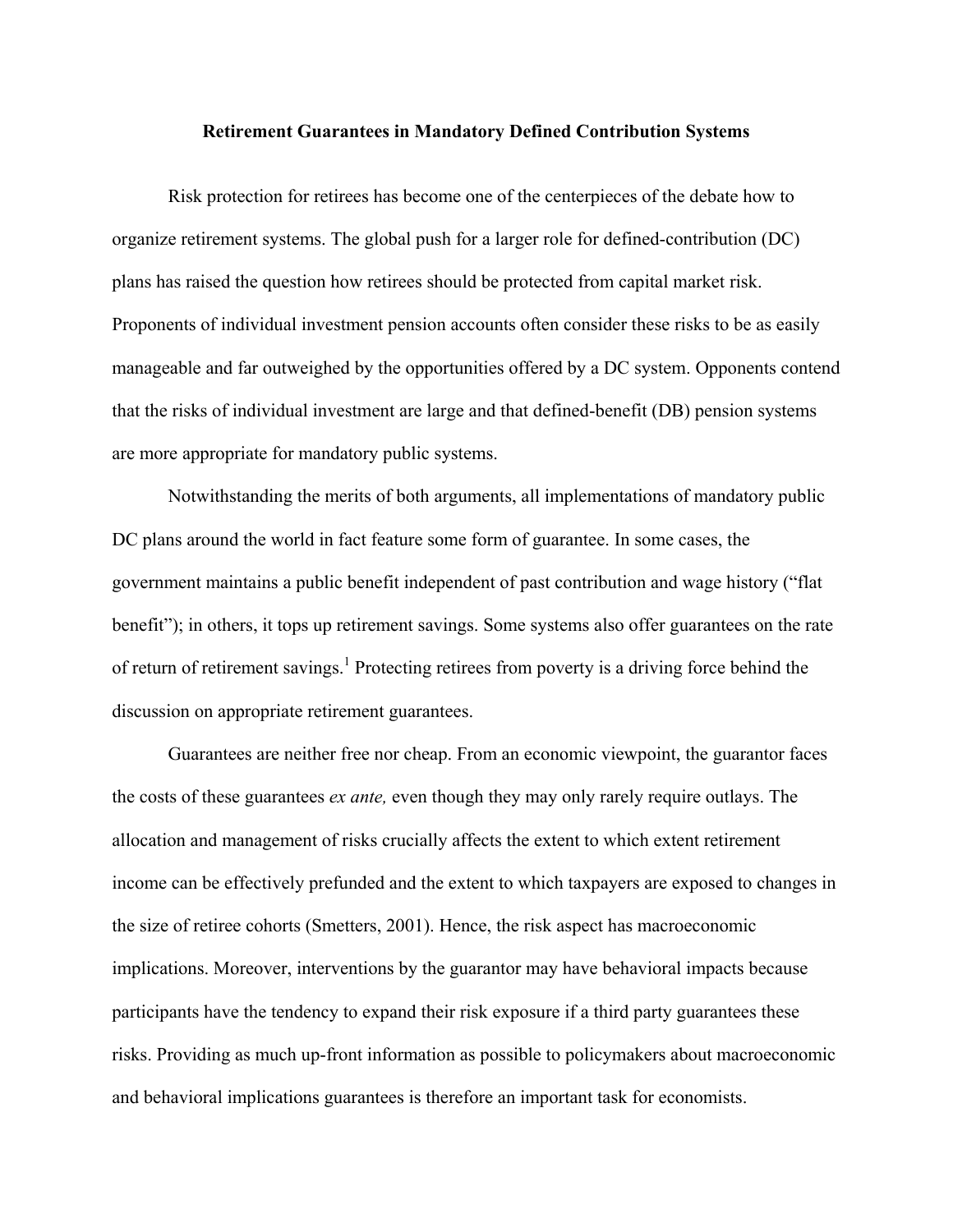This chapter discusses guarantees offered under mandatory public pension systems around the world. $2$  To set the stage, the next section outlines interactions between guarantees and strategies to limit governments' risk exposure. The important conclusion is that the evaluation of these guarantees must go hand in hand with the regulation and design of the underlying public DC system. Next we compare a number of actual implementations of guarantees and analyze their particular risk allocation and risk management mechanisms. A final section concludes.

# **Retirement Guarantees: Understanding Their Costs and Managing Their Risks**

Retirement guarantees come in two basic forms: contingent payments, and noncontingent payments. The first category includes benefits based on an income or means tests as well as minimum rate of return guarantees. The second category includes benefits that are paid independent of incomes and rates of return, such as the so-called flat pension.

The financial impact of noncontingent payments can be more easily assessed, because the process does not involve evaluating risks that the government may be assuming on behalf of the individual. To take the universal flat benefit as an example, its costs depend largely on fairly easily predictable demographic developments, since everybody above a certain age would receive an identical benefit. If an inflation-protected flat benefit is set sufficiently high, it also automatically protects people from poverty. However, it would be poorly targeted and would require pending considerable resources on people who are far above any notion of the poverty line. The economic impact of non-contingent payments is similar to giving people an additional safe asset. This additional safe asset would entice people to increase their holdings of risky assets and to increase their risk exposure. However, if the government could credibly commit to not increase its assistance in case of poor investment outcomes, these behavioral adaptations would have no repercussion on the cost of the income guarantee, since payments are independent of outcomes.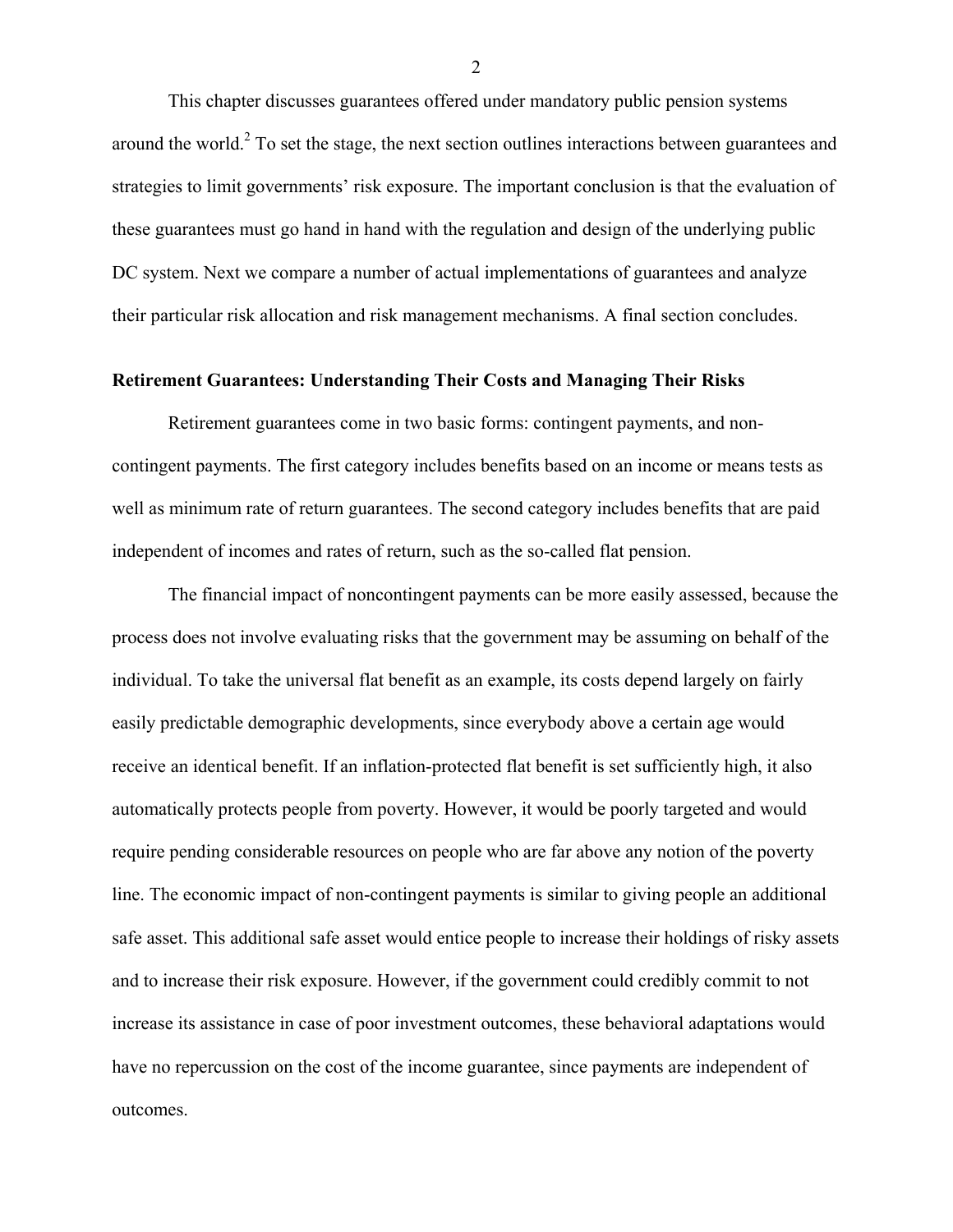The case is more complicated for contingent payments. A danger of such guarantees is that their cost is not at all or only partially recognized by policymakers, since "on average" guarantees are not being called. It may therefore appear that the costs of these guarantees would be negligible. However, Smetters (1998, 2001, 2002) has demonstrated, a market-based evaluation of the value of guarantees along the line of the Black-Scholes (1973) option price formula can imply large unfunded liabilities. These calculations exploit the fact that a guarantee can be interpreted as an option to receive a payment if the value of retirement assets or the rate of return falls below a certain threshold. Lachane and Mitchell (forthcoming) provide an overview over the costs of guarantees and the implications of alternative financing strategies.

The intuition for this result derives from the observation that economic agents are generally averse to risk. Even though the probability to be penniless during retirement may be virtually zero, many people would probably pay a considerable amount of money to have a guarantee against that outcome. It would therefore be wrong to equate the expected value of the payments made under the guarantee with the *ex ante* value of providing the guarantee.

Merton and Bodie (1992) provide a useful framework for the management of risks generated by guarantees. They discuss three tools to manage these risks: monitoring risks, pricing guarantees, and imposing restrictions on assets. In the case of government retirement guarantees, these tools are of different applicability. Monitoring risks involves reviewing portfolios on a regular basis, marking them to market, and seizing assets or intervening in the activity of the guaranteed entity when the asset level moves dangerously close to one at which the guarantee will be activated. In the case of relatively small individual portfolios, it is virtually impossible for the government to monitor performance. Moreover, monitoring is subject to considerable arbitrariness. An agency charged with monitoring performance could acquire considerable power through its ability to intervene when risks are considered to be too large for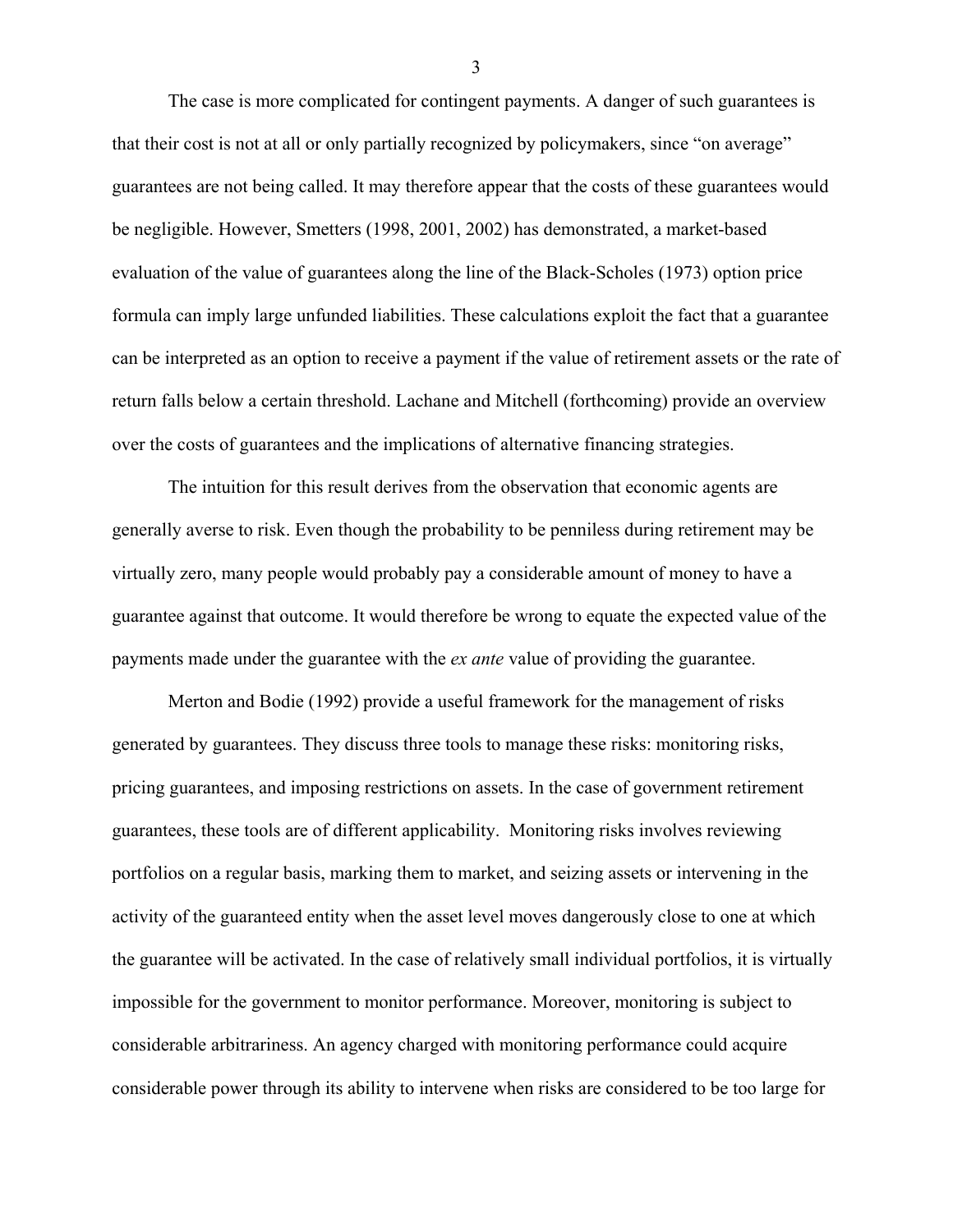the guaranteed entity (i.e., the pension fund or individual investor) to continue making decisions on its portfolio.

It would also be difficult to move to the *ex ante* pricing of guarantees, i.e. in form of an insurance premium paid to the government, since the latter would need to be based on individual circumstances given that each individual has a different portfolio and risk exposure.<sup>5</sup> In view of the difficulties with individual monitoring and pricing of risks, a third way to limit exposure is to restrict portfolio investments. By regulating the composition of investment portfolios, the government can reduce the volatility of outcomes, limit moral hazard, and reduce the risk that guarantee payments must be made. At the same time, the exact specifications of asset restrictions will have ramifications on investment choices and thus may involve efficiency losses. The same problem of choice arises if the government decides to specify a "benchmark portfolio" with "acceptable" risk exposure to be covered by the government guarantee, with additional risk must be borne by the individual.<sup>6</sup>

What are the practical implications of the above? First, guarantees are costly and their costs play an important role in designing DC pension systems. Second, government risk exposure can be limited through applying one or several instruments of risk management. Third, the ultimate mix between individual risk exposure, government guarantees, and government regulation, determines the viability of the pension system in the long term. On one hand, exposing too many retirees to the risk of poverty in old age will erode participant support for the pension system. On the other hand, too generous government guarantees or lack of appropriate risk management for guarantees can undermine government finances, and in the end they may lead to the same problem of sustainability currently faced by many pay-as-you-go systems.<sup>[7](#page-19-4)</sup>

#### **Retirement Guarantees around the World**

What can retirement guarantees promise? The short answer is as much or as little as can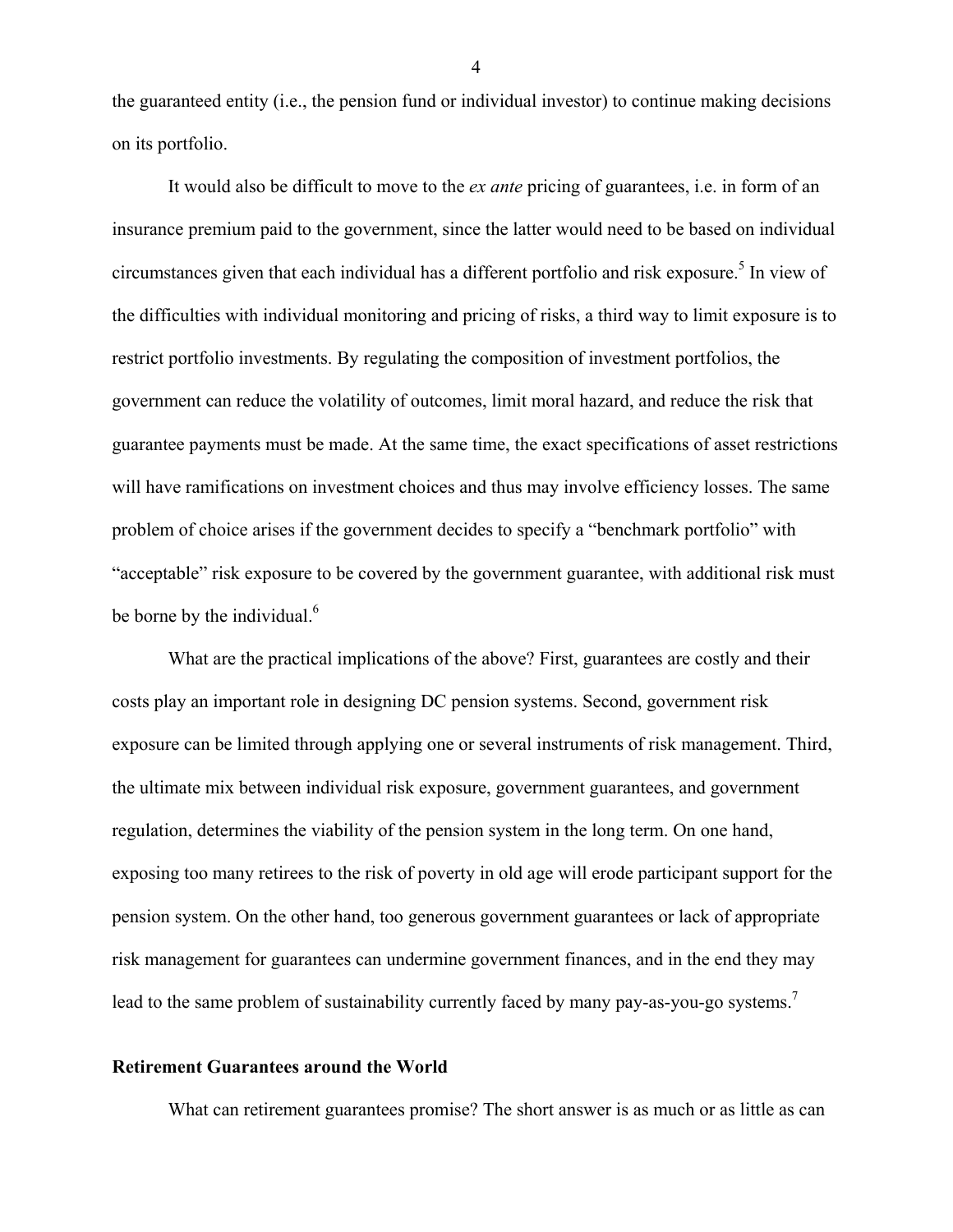be credibly committed to pay in case the guarantees are being called. The combination of promise and risk-management mechanism differs by country, but in looking at a variety of countries, some general patterns emerge. Table 1 summarizes key aspects of guarantees in national mandatory DC schemes. Next, we discuss three broad arrangements, along with more detailed reference to a few specific country cases.

## *Table 1 here*

**The British Model and its Derivatives.** The British pension model is characterized by a relatively high level of individual responsibility and the concomitant fairly high level of risk that remains with individual investors. Income support from the government is limited to a flat payment, conditional on the worker satisfying an extended period of coverage and contributions. The individual is largely left to fend for himself while retaining a large variety of investment choice. The addition of a second DB layer to the flat benefit dates only from 1975 (the so-called state earnings related pension scheme or SERPS), and people can opt out through funded occupational or (more recently) personal pension plans. Neither occupational nor personal pensions are subject to strict investment regulations, with most regulatory efforts concentrated on ensuring that people receive accurate investment advice.<sup>8</sup>

As a result of the U.K. government's commitment to a limited and non-contingent floor of protection, its risk exposure is limited to demographic change. Therefore, the freedom to invest left to workers does not create a contingent government liability. In this respect, the current guarantee would appear to be a minimum pension promise which the government could probably afford to keep. But, under current projections, the flat benefit is projected to decline from about 15 percent of average earnings in the mid-1990s to about nine percent of average earnings by 2030, largely on account of a lack of adjustment for productivity growth (Budd and Campbell, 1998). By reducing the size of the benefit in relative terms and thus reducing the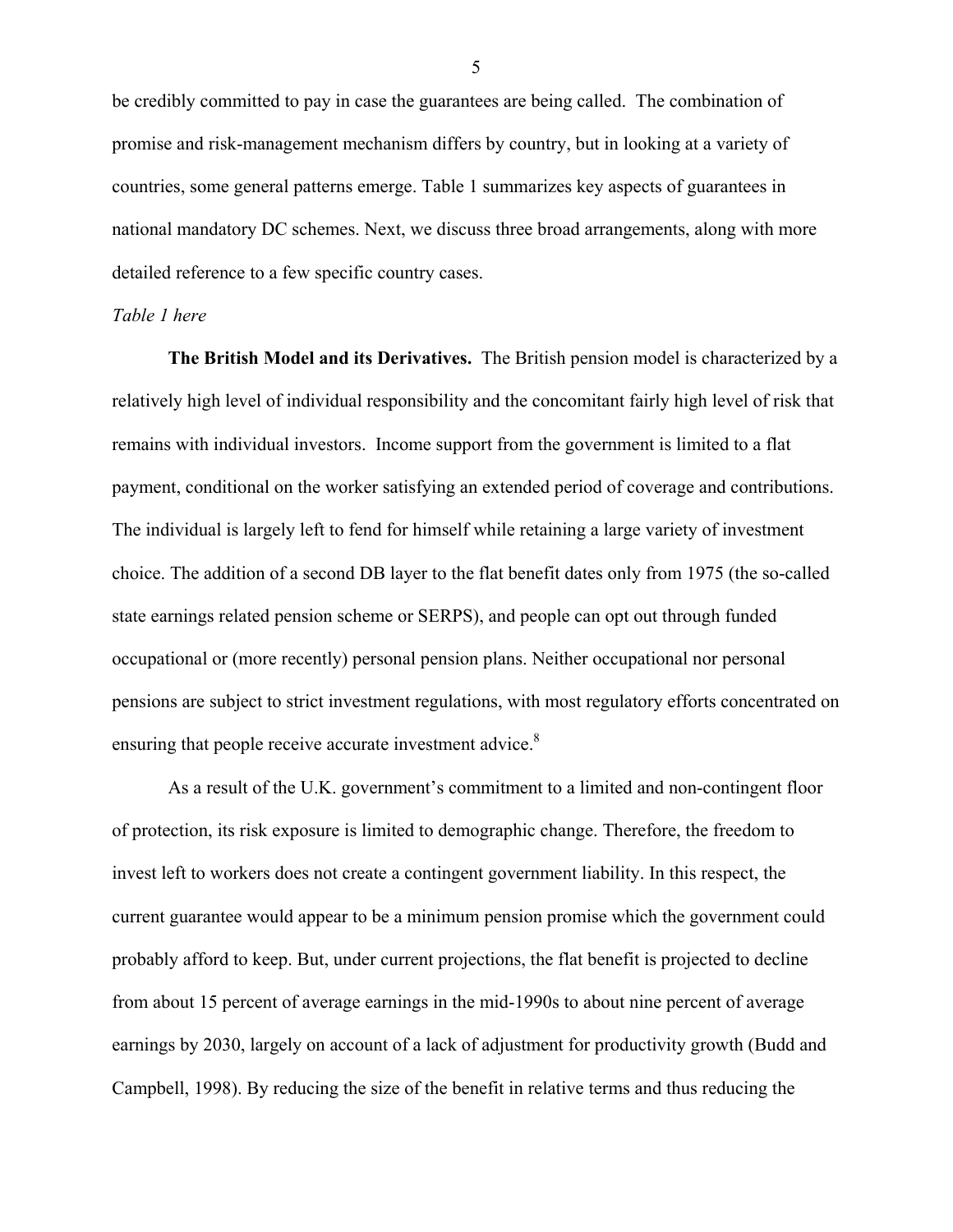generosity of the guarantee in terms of average earnings, the British government seeks to encourage more funding and risktaking, while simultaneously reducing the relative size of the non-contingent guarantee. The main challenge for this strategy flows from uncertainty over the political consequences of shifting most of the responsibility to prepare and invest for retirement to individuals. It may happen that people making poor investment choices end up with lower retirement income than under SERPS and pressure the government to raise guaranteed benefits. The Australian Superannuation System. The Australian system also originally limited old-age support to a relatively low government benefit and largely left individuals to prepare for their own retirement. In contrast to the U.K., the income guarantee was means-tested and thus contingent on investment returns and labor earnings. This basic pillar is financed out of general revenue and not result of a contributory scheme, as under the British system. A mandatory funded second pillar was introduced in the 1990s, which relies mostly on employer-controlled "superannuation" funds. Most these funds are run by employers and many do not allow individuals to control investment decisions, so their investment choices tend to be fairly conservative. As a result, even though the government provides a contingent payment, the lack of portfolio limits for pension funds does not appear to entice more risk-taking or pose serious threat to government finances. Nevertheless, the means-testing provisions of the Australian system combined with the possibility to withdraw retirement savings in a lump sum could lead people to run down assets or invest in assets that are not fully considered for the means test, such as housing. The interaction of the different pillars in the Australian pension system is discussed in more detail by Piggot and Doyle (forthcoming). Prior to the expansion of superannuation plan coverage, more than 80 percent of Australian retirees were eligible for a full or partial government pension. If this trend continues, the mandatory funded second pillar may not have the expected salutary effects on future retirement income, in which case the means-tested benefit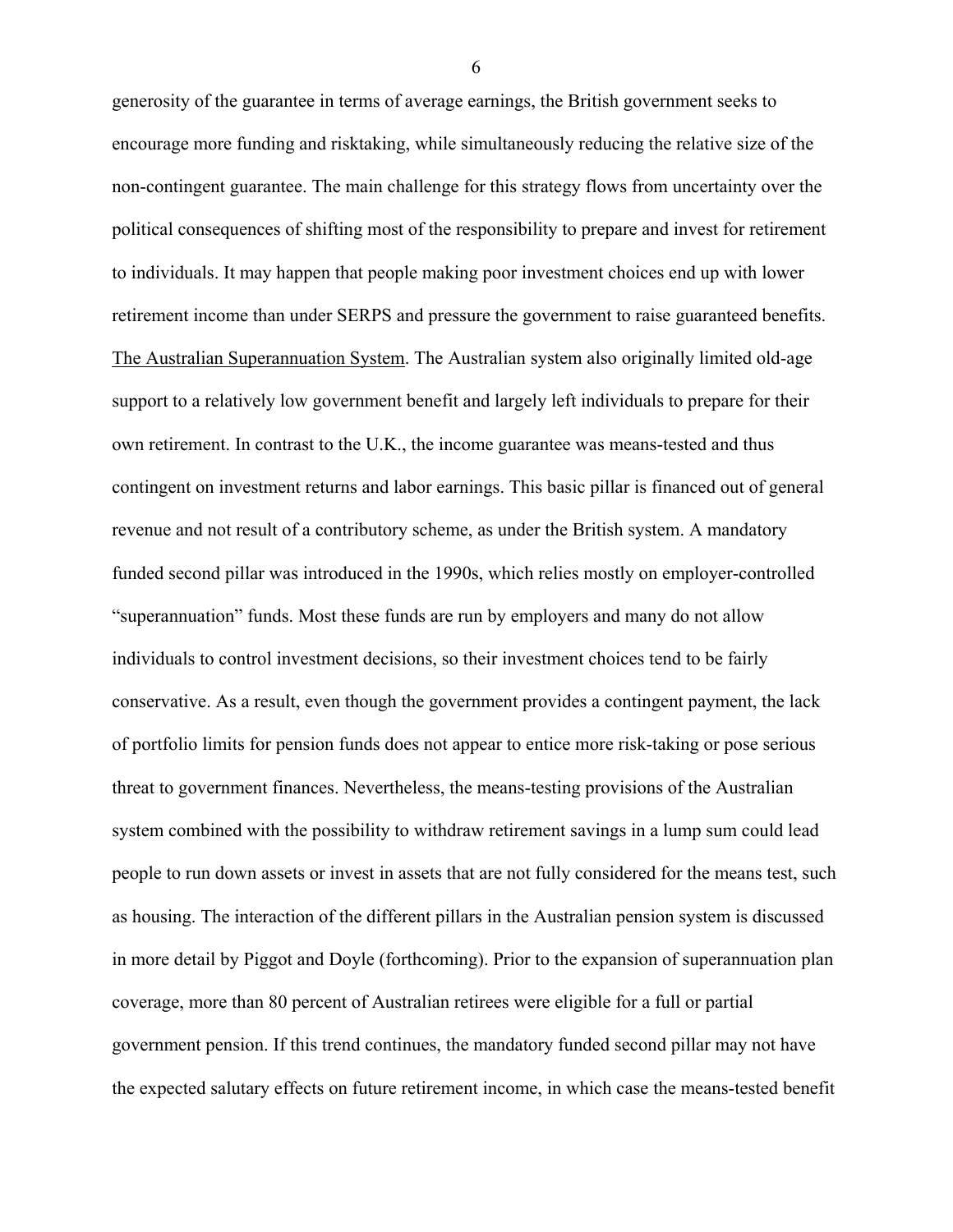may need to be scaled back or unfunded spending on old-age support may crowd out other government spending.

Provident Funds. Many countries with historical ties to the U.K. also adopted so-called provident funds, among them, Kenya, Malaysia, and Singapore. These pool contributions in a mandatory DC fund, managed by the government and subject to government investment decisions, and the government often guarantees a minimum rate of return with its budgetary resources. At first sight, this may appear to resolve the bulk of the risk management problem, since the government as guarantor also controls the asset allocation in the pension fund. But if the minimum rate of return is sufficiently low, the government may prefer to use provident fund income to finance government operations (by selling government bonds to the fund, or investing assets in projects and sectors receiving preferential treatment. The lack of transparency and exclusion of accountholders from investment decisions hampers their ability to evaluate investment risks and management acuity, and it also reduces the responsiveness of investment choices to rate of return differentials. As a result, provident fund performance has generally been poor compared with other investment funds, and some provident funds, for example, in Kenya, have been an almost continuous burden to the budget. When the government's financial position is weak, the governments may take larger risks with fund assets or to finance operations by borrowing from the fund, and the probability rises that the government may not be able to make good on its promises. In the extreme case, a provident fund system can become a pay-as-you-go system, where benefit promises depend entirely on the government's overall financial situation. In provident funds, therefore, the risk is that the government may change the generosity of guarantees.

**Reforms in Latin America.** A wave of pension reforms started in the 1980s, beginning with the Chilean reform, and followed by a number of Southern and Central American countries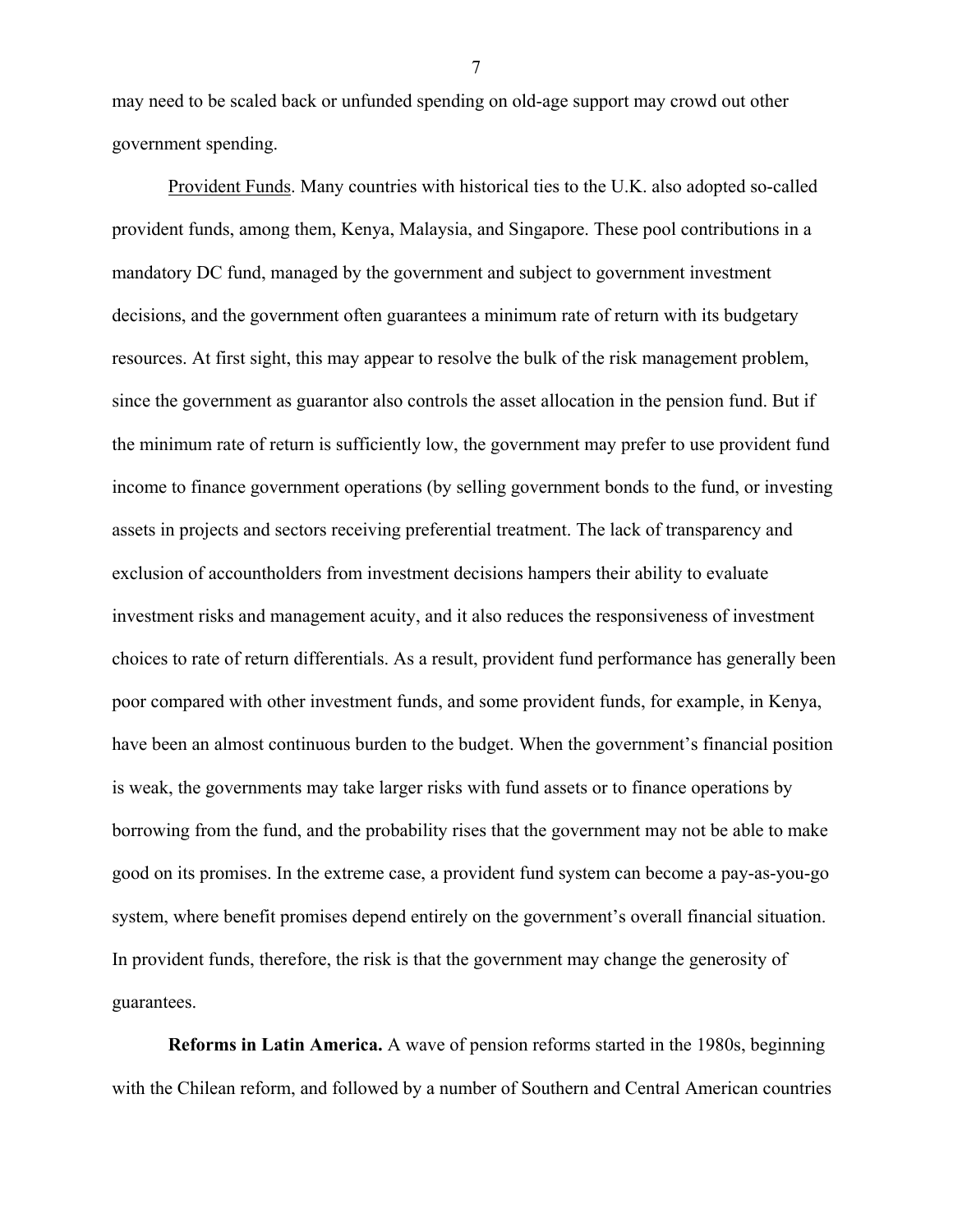in the early 1990s.<sup>9</sup> Under the Chilean model, workers newly entering the labor force and those opting out of the old system contribute to a privately-managed pension fund selected from among several competitors. Workers who chose the new system receive so-called "recognition bonds" for their accrued claims under the old system.

The national Chilean system offers two types of guarantees. The first is a relative rate of return guarantee for pension investments. In this case, every participant is guaranteed a minimum annual rate of return no less than two percentage points below the average of other pension funds, or less than half the average rate of return of all pension funds, whichever is greater. If a pension fund cannot cover the minimum rate of return from its reserves, the government makes the payment and the pension fund is liquidated. To minimize the risks from the rate of return guarantee, the government not only protects investors from downside risks, but it also mandates that excess returns be held in a profitability reserve. In particular, returns exceeding the average return earned by other funds by more than two percentage points or exceeding twice the average return, whichever is smaller, are not allocated to individual accounts but kept in reserve. By protecting investors against downside risks but limiting their participation in upside risks, the government reduces its own risk exposure. As Smetters (2002) shows, taxing away good returns is an efficient way to reduce the *ex ante* value of government guarantees. Combined with the asset restrictions placed on portfolios (described below), this relative rate of return criterion tends to lead insurers to choose similar portfolios and thus produces limited portfolio choices for workers in the Chilean system.

The second form of guarantee in Chile is a minimum pension benefit payment for those who contribute to the pension system for at least 20 years, and for whom their individual accounts are too small to finance a minimum pension of roughly 75 percent of the minimum wage. Thus, long-term workers with too little pension saving receive a topping-up of their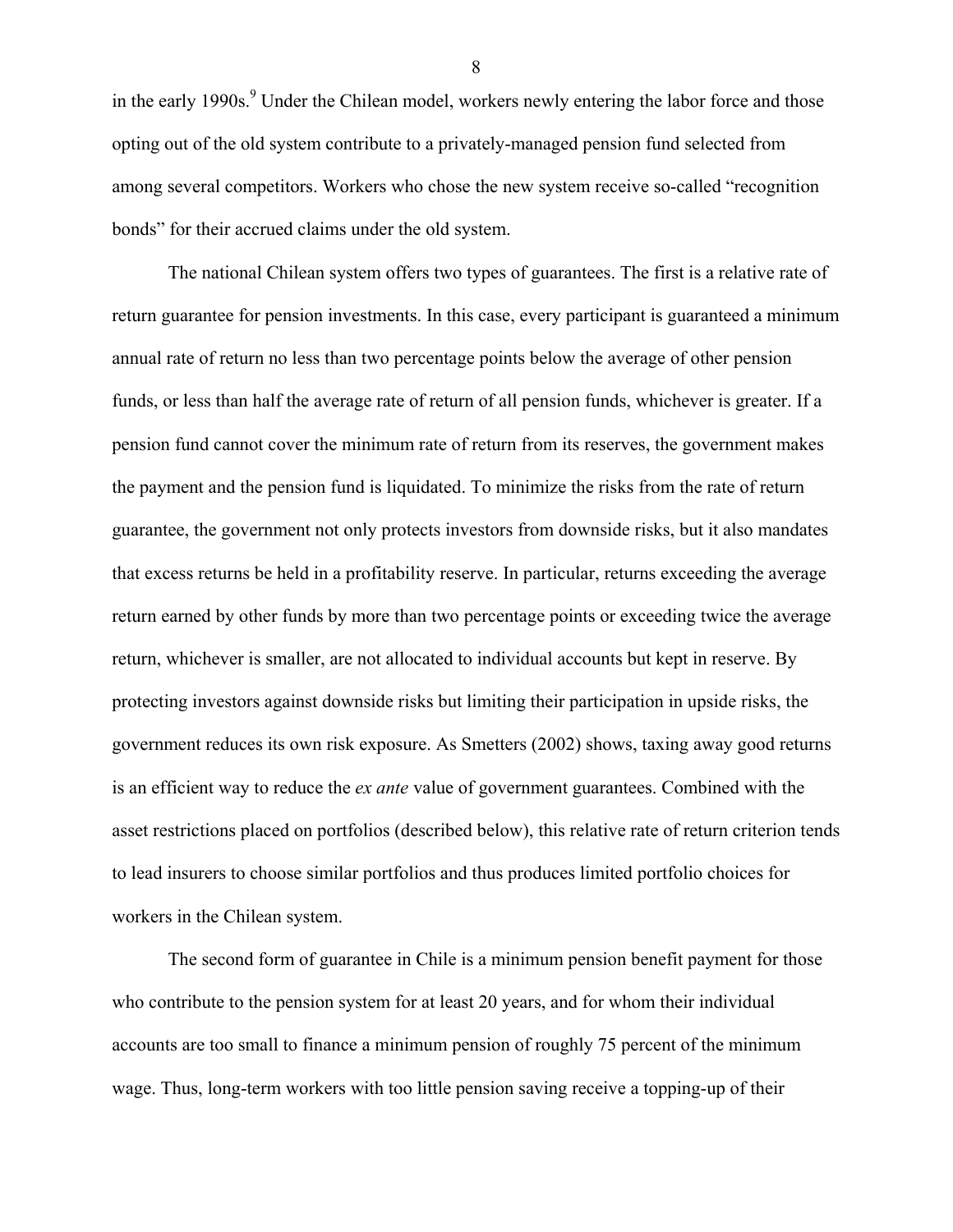pension from the government, financed out of general government revenue. To reduce moral hazard, the government has imposed fairly stringent restrictions on the pension plan portfolio composition, limiting the level of equities and investments abroad.

As a result of these guarantees and regulation, the Chilean government participates in both upside and downside risks. By design, all fund managers have strong incentives to invest in similar portfolios, making large deviations from the mean a relatively rare outcome. The fact that returns in pension funds are fairly similar also limits the number of cases with low levels of retirement savings to those who had low labor incomes during their working lives, rather than those who made poor investment choices. The major risk exposure remaining is country-specific risk, in view of the limits imposed on foreign investments. In particular, the small size of the Chilean economy combined with the limited portfolio diversification implies that all pension funds will be exposed in case of national economic difficulties. This would not trigger the relative rate of return guarantee, but it could eventually require more topping-up under the minimum pension guarantee.<sup>10</sup> The government could therefore be simultaneously exposed to poor economic performance and financial pressures generated from the minimum pension guarantee.

Variations on a theme: Argentina and Mexico. The Argentine system features a minimum rate of return guarantee similar to the Chilean setup. The main difference is that the relative rate of return guarantee is asymmetric, such that the provisions are triggered if a fund outperforms the average by 30 percent or falls short of the average by 70 percent. This asymmetry leads to larger government participation in upside risks and lower exposure to downside risk as compared with the Chilean case. The Argentine system also imposes similar portfolio constraints as the Chilean system, leading to similar herding behavior in pension funds.

In contrast to the Chilean case, the Argentine government offers a non-contingent basic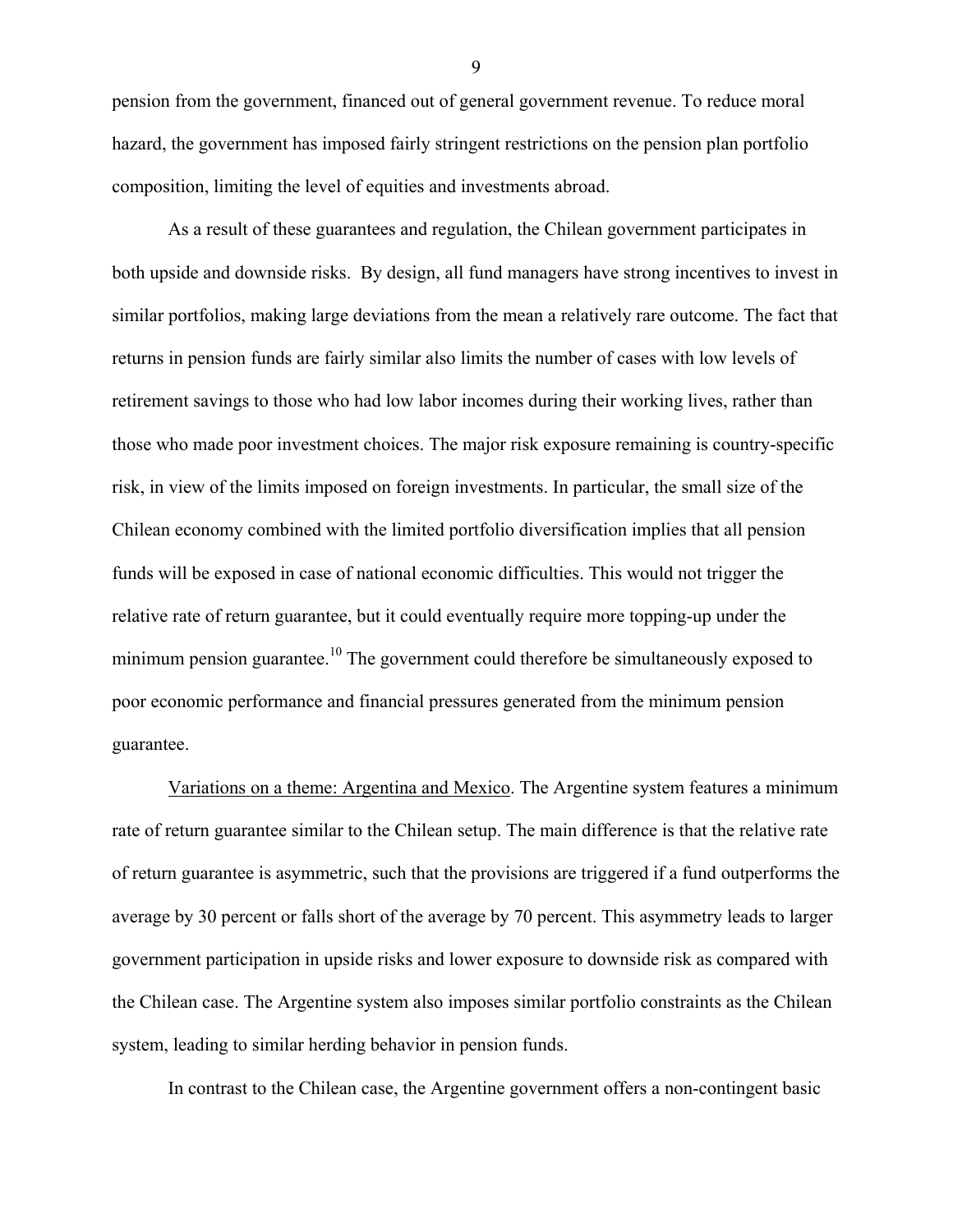pension floor for those having contributed to the mandatory system for 30 years or more. Worth about 25 percent of the average wage, this pension floor represents about the same level of income as the Chilean minimum pension guarantee. Pension portfolio choices therefore do not expose the government to additional risks and the costs of the flat benefit are not exposed to country-specific shocks. To the extent that the participation in upside risks already limits exposure to the minimum rate of return guarantee, portfolio restrictions in the Argentine case may be redundant as compared to Chile. The anticipated costs of the universal benefit, however, may raise doubts about the government's ability to finance the benefit in the long term. Hence, while the government's contingent liability may be smaller than in the Chilean case, its overall unfunded liability appears to be larger, generating larger political uncertainty about the long-run viability of the benefit.

Recent economic difficulties in Argentina underscore the worry that the national funded pension system has not insulated pensions from the overall financial position of the government. In 2001, the government drastically reduced payroll taxes from 11 to five percent, which significantly cut pension savings inflows. More importantly, the government also obliged pension funds to buy short-term bonds with long-term deposits and exchanged public bonds for short-term loans. It then proceeded to convert dollar-denominated government debt at a rate of Peso 1.40 per US\$ compared with the then-current exchange rate of around Peso 3.5 per US\$ (Oxford Analytica, 2002). These transactions resulted in massive wealth losses for the pension plans and undermined confidence in the system, resulting in a sharp decline in contribution rates. As a result of these developments, the government's long-run liabilities to pensioners remain high and perhaps are unsustainable.

In Mexico, the individual account system introduced in 1997 features a minimum pension guarantee similar to the Chilean setup. By contrast, however, there is no minimum rate of return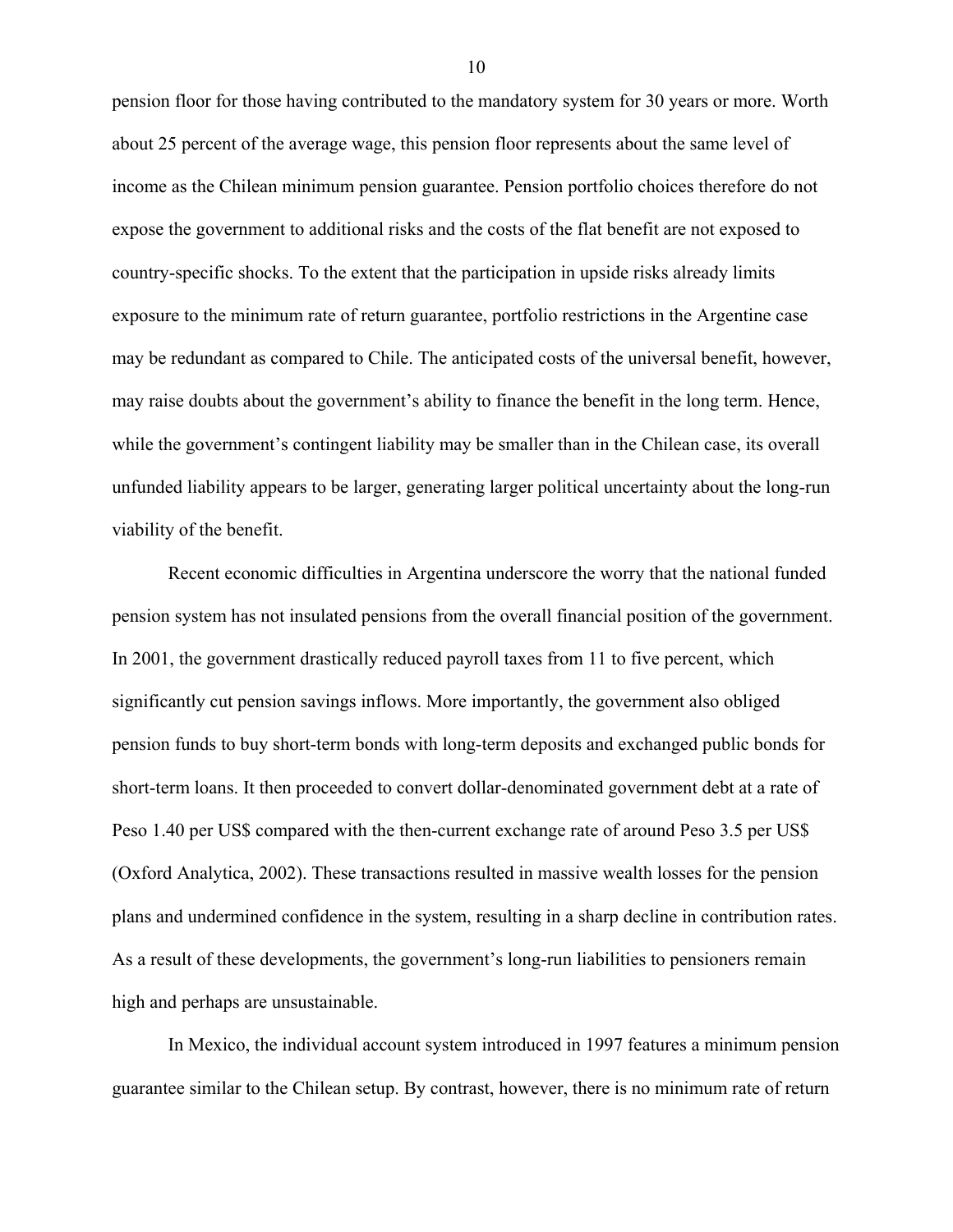guarantee for pension funds and thus there is no government participation in any upside risk. Nonetheless, the government is potentially exposed to risky behavior by workers and pension funds because the Mexican minimum guarantee of about 40 percent of the average wage is substantially more generous than in Chile. In the Mexican case, as in Chile and Argentina, the investment risks are limited through portfolio restrictions imposed on pension fund assets.

It is noteworthy that the differences across systems in Chile, Argentina, and Mexico even if they may appear slight—are significant in terms of the risk distribution between the government and workers, as well as the scope of reducing government restrictions on investment choices. The Chilean solution contains government liabilities through participation in upside risks, self-insurance, and portfolio restrictions, as well as a means test on pension assets. The Argentine system, while using similar risk management tools, kept a first pillar DB program not contingent on investment outcomes, rather than opting for a means-tested topping-up. Therefore, the unfunded liability of the system is likely larger than in Chile and the rationale for portfolio restrictions less clear. By contrast, in Mexico, portfolio restrictions are a crucial element to limit government risk exposure in light of the absence of self-insurance against rate of return fluctuations and fairly generous government minimum benefit guarantees.

**Reforms in Transition Economies**. A second generation of pension reforms took place after the transition of Eastern and Central European countries to market-based economies in the mid-1990s. These reforms faced different circumstances than in many Latin American countries, as a result of larger retiree populations and larger formal labor markets with more substantial unfunded pension liabilities. As a result of the transition costs involved in moving to funded pension schemes, most of these countries opted to maintain a larger pay-as-you-go financed pillar than Latin American reformers (a notable exception is Kazakhstan).

In Hungary, the 1997 reform revised the existing unfunded DB system and instituted a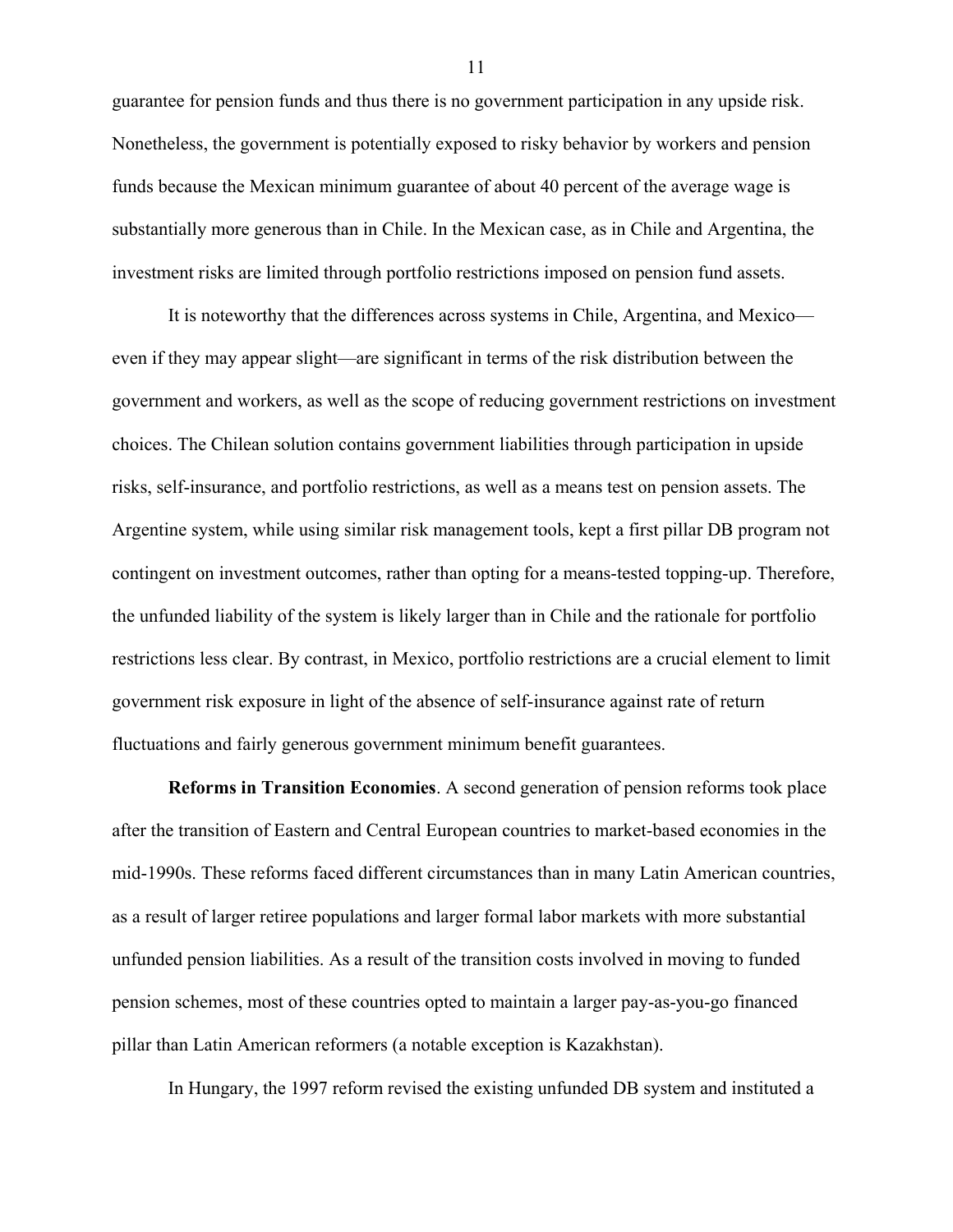mandatory DC pillar, with a contribution rate of six percent of salary. The DB plan continues to provide a replacement rate of about 50 percent, after 40 years of work. In addition to the benefit promised by the DB system, the Hungarian system offers a rate of return guarantee for the accounts maintained under the mandatory DC plans, along with a minimum benefit guarantee equivalent to 25 percent of the DB pension. This benefit guarantee would be called if pension accounts generate less than an average annual real rate of return of about two percent over a 40 year horizon.

The rate of return guarantee is specified annually by the supervisory board for private pension funds and, as in the Chilean case, provides for both upper and lower limits on returns. This setup implies that the government is guarantor of last resort and participates in upside as well as downside risks. When the rate falls short of the minimum, the difference is made up from pension fund reserves and further backed by an industry-wide guarantee fund, financed by mandatory contributions from pension funds and backstopped by the government. Returns exceeding maximum rates set by the supervisory board serve to boost pension fund reserves. The industry-wide guarantee fund also backs the minimum benefit guarantee. As elsewhere, the portfolio composition of Hungarian pension funds is subject to regulation.

The guarantees for the DC portion of the Hungarian pension system impose fairly limited risks on the government, due to the self-insurance mechanism for pension funds against return fluctuations and the modest returns necessary to generate sufficient wealth in pension accounts to avoid calling the minimum benefit guarantee. Of course, the government maintains its commitment to the fairly large DB pillar. In light of the retirement income derived from the first pillar, it would appear that the DC guarantees are intended to instill confidence in workers unfamiliar with an investment-based pension system.

In Poland, the unfunded DB first pillar was replaced with an unfunded notional DC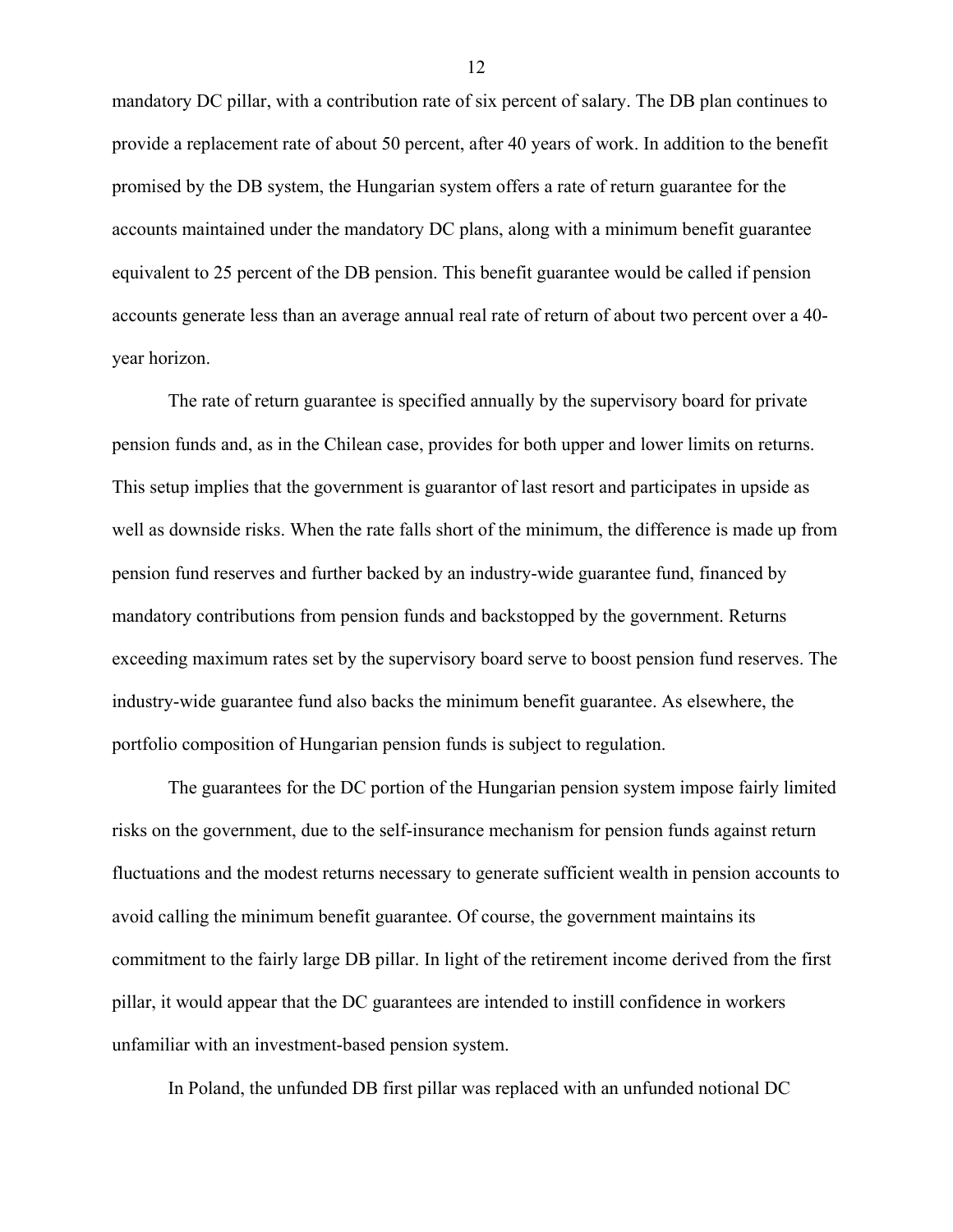system. Under a notional DC system, retirement accounts are credited with a fictitious rate of return, although no assets are actually accumulated. The second pillar of the Polish system is a mandatory DC system financed with a payroll tax worth 7.3 percent of salary. The government guarantees a minimum pension of around 30 percent of the average wage from both pillars. In addition, the second pillar is covered by a relative rate of return guarantee similar to Chile's, except that restrictions regarding deviations from average rates are less stringent. Similar to the Hungarian case, the minimum rate of return guarantee is backed by a guarantee fund, which in turn is backed by the government, the ultimate guarantor. Polish law also imposes restrictions on pension fund portfolios.

As in Hungary, the ultimate rationale for multiple guarantees is unclear. Although these guarantees do not expose the government to excessive risks, given the participation of the government in upside risks, they seem unnecessary given the importance of the first pillar. Put differently, since the first pillar prevents people from being exposed to very low retirement income, one might ask whether the second pillar guarantees and the related portfolio restrictions to limit risk exposure are necessary. It is worth noting that Sweden, which served as example for several Baltic and Eastern European states, did not add further guarantees to the promises made under the first pillar when it designed its mandatory second pillar DC plan.

### **Conclusion**

Our review has identified a wide variety of pension systems with a mandatory DC component, and most of these include guarantees. In many cases, governments have opted for multiple guarantees, limiting the fluctuation of returns in individual accounts and setting a minimum for the benefits paid in retirement. The minimum income promises are in some countries contingent on pension fund performance, while in others they simply derive from the pay-as-you-go DB tier.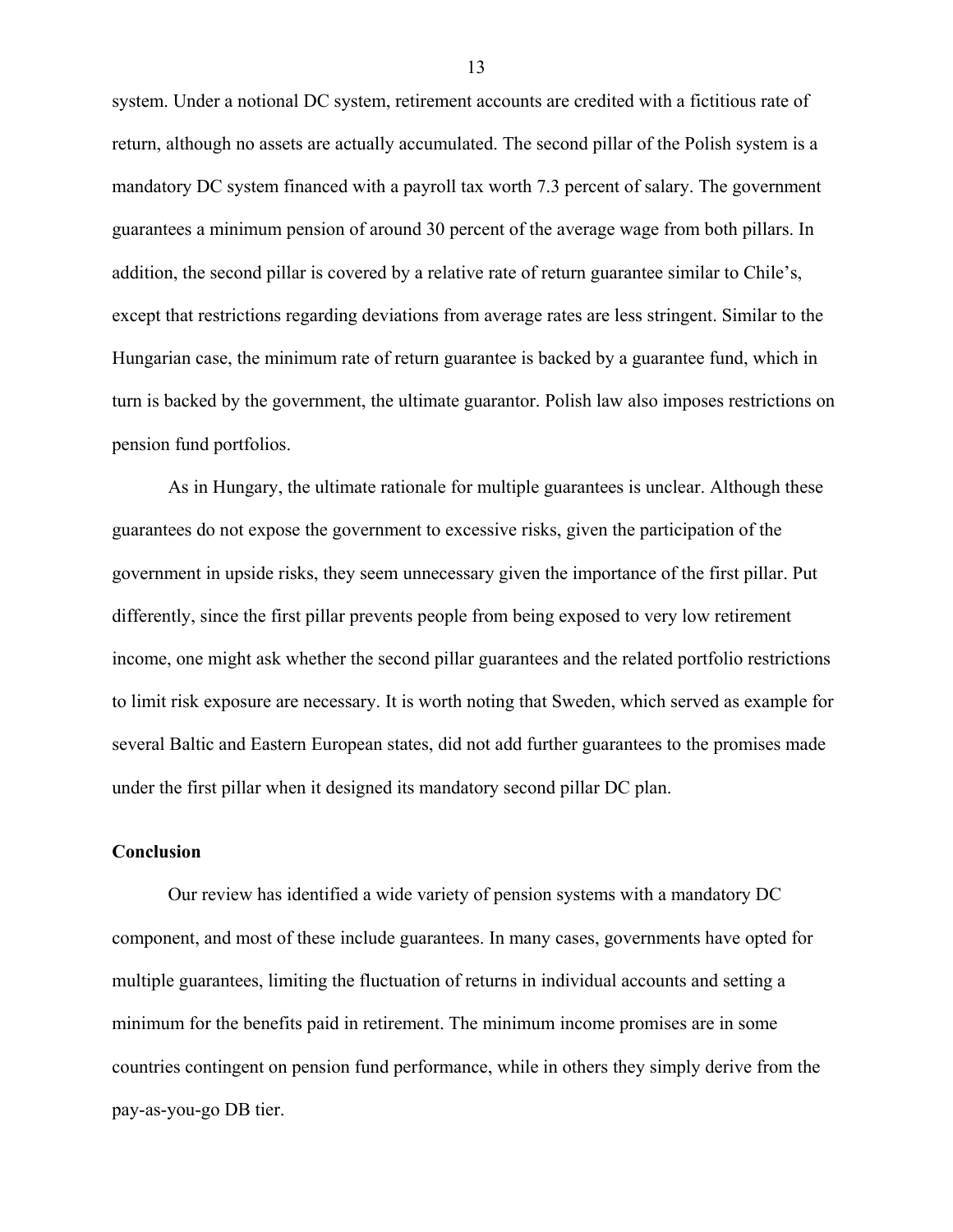DC guarantees must be affordable in order to be credible. Too generous guarantees on investment returns or minimum benefits expose retirees to the political risk that governments may have to scale back payments if financial pressures rise in later years. In that respect, DC plans with guarantees may begin to look similar to traditional DB systems.

When guarantees are contingent on the investment outcomes, such as minimum rate of return guarantees and topping-up of investment accounts, governments have generally implemented risk management tools to limit their risk exposure. These tools include reserves, mandatory pension self-insurance, and restrictions placed on the composition of pension investment portfolios. Safeguarding public resources has tended to imply that rate of return and minimum pension guarantees come at the cost of limitations on portfolio choices.

Kent Smetters provided helpful comments and advice. The opinions expressed in the paper are those of the author and should not be attributed to the World Bank.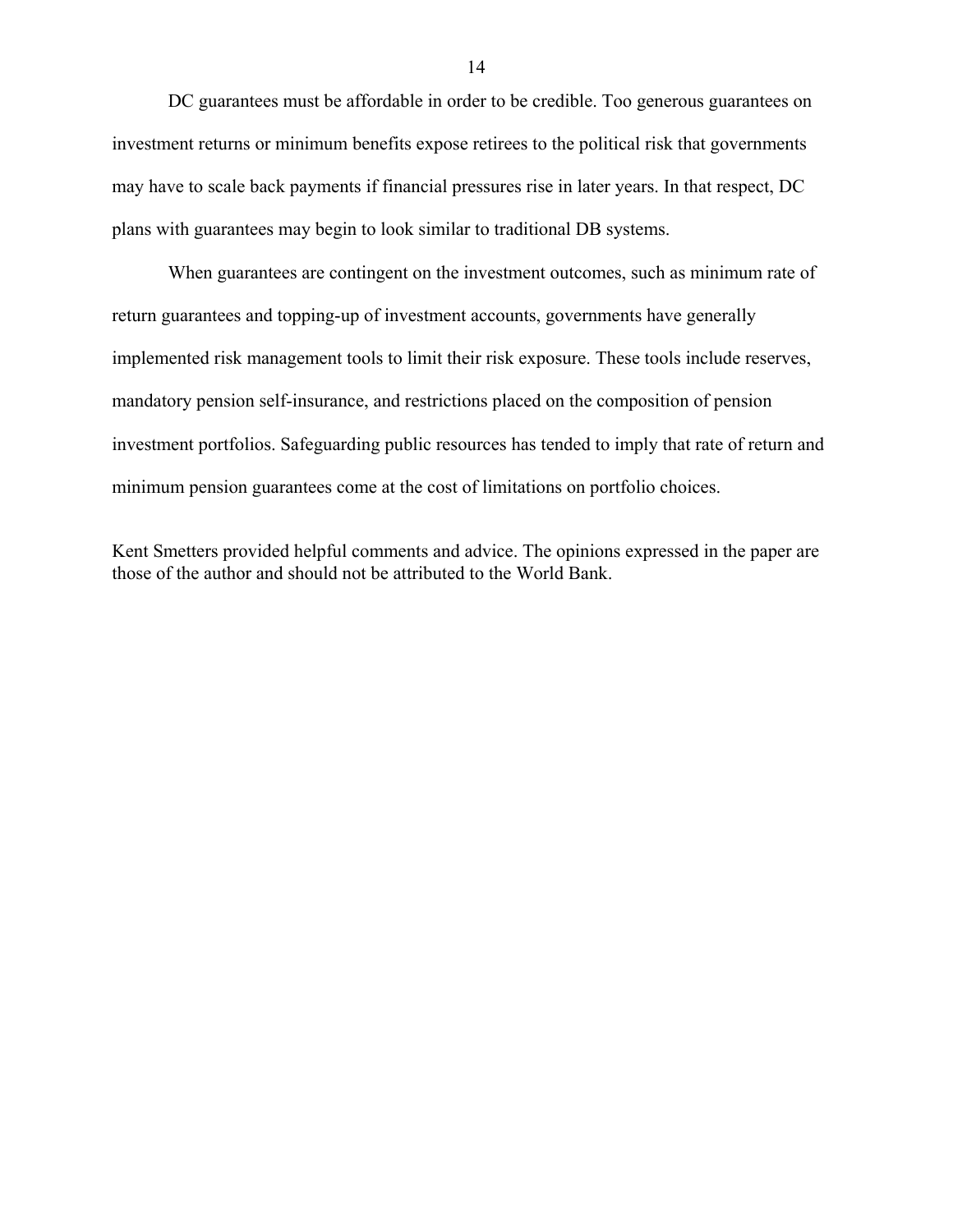| Country     | Non-<br>contingent<br>payments                     | <b>Contingent payments</b>                                                                                                                  | <b>Portfolio restrictions</b>                     |
|-------------|----------------------------------------------------|---------------------------------------------------------------------------------------------------------------------------------------------|---------------------------------------------------|
| Argentina   | Flat benefit                                       | Relative rate of return guarantee for pension<br>funds (Absolute rate of return guarantee for state-<br>owned pension fund)                 | Yes                                               |
| Australia   | No                                                 | Means-tested flat benefit                                                                                                                   | No. "Prudent-man rule"<br>for investment managers |
| Chile       | No                                                 | Topping-up of phased withdrawals from<br>retirement accounts (Relative rate of return<br>guarantee for pension funds)                       | Yes                                               |
| Colombia    | No                                                 | Topping-up of phased withdrawals from<br>retirement accounts (Relative rate of return<br>guarantee for pension funds)                       | Yes                                               |
| Croatia     | DB pension                                         | Minimum rate of return for pension accounts                                                                                                 | Yes                                               |
| El Salvador | N <sub>0</sub>                                     | Topping-up of phased withdrawals from<br>retirement accounts (Relative rate of return<br>guarantee for pension funds)                       | Yes                                               |
| Hungary     | DB pension                                         | Topping-up of annuity from mandatory DC<br>pension (Relative rate of return guarantee for<br>pension funds, set annually)                   | Yes                                               |
| Kazakhstan  | N <sub>0</sub>                                     | Topping-up of low account balances                                                                                                          | Yes                                               |
| Mexico      | No                                                 | Topping-up of phased withdrawals from<br>retirement accounts.                                                                               | Yes                                               |
| Poland      | Notional<br>DC system                              | Topping-up of combined benefits from notional<br>DC system and individual accounts (Relative rate<br>of return guarantee for pension funds) | Yes                                               |
| Singapore   | No                                                 | Absolute rate of return guarantee                                                                                                           | Government makes<br>investment decisions          |
| Sweden      | Notional<br>DC system                              | No                                                                                                                                          | Yes                                               |
|             | Switzerland Public and<br>occupational<br>DB plans | Means-tested flat benefit (Absolute rate of return<br>guarantee for pension funds)                                                          | Yes                                               |
| U.K.        | Flat benefit                                       | No                                                                                                                                          | No. "Prudent-man rule"<br>for investment managers |
| Uruguay     | DB pension                                         | Topping-up of DB pension (Absolute and relative<br>rate of return guarantee for pension funds)                                              | Yes                                               |

**TABLE 1. Guarantees and Portfolio Restrictions on Mandatory DC Pensions** 

Source: World Bank and Social Security Administration databases on pension legislation. <www.worldbank.org/pensions and http://www.ssa.government>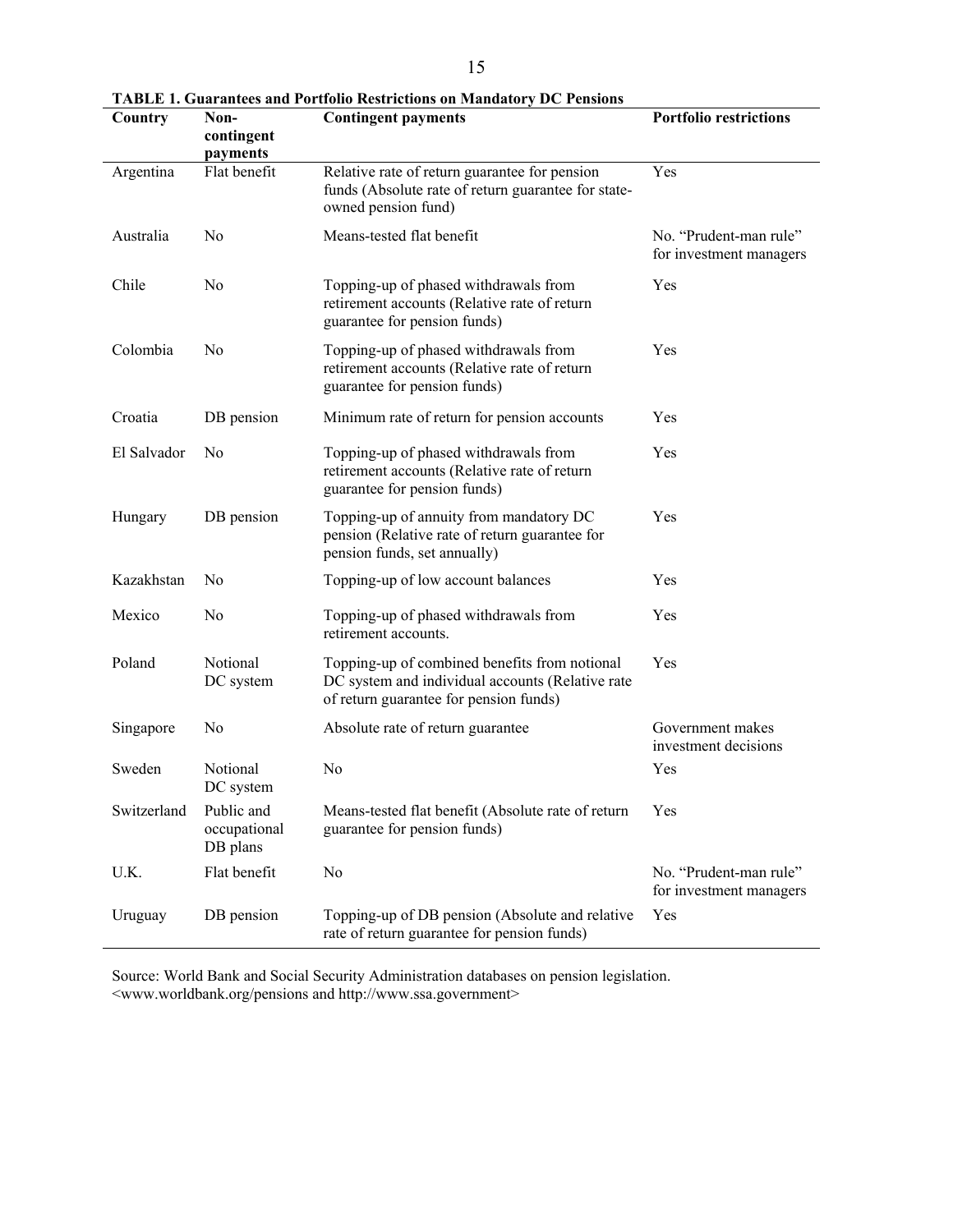### **References**

- Black, Fischer and Myron J. Scholes. 1973. "The Pricing of Options and Corporate Liabilities." *Journal of Political Economy* 81(3): 637-54.
- Budd, Alan and Nigel Campbell, 1998. "The Pensions System in the United Kingdom." In *Privatizing Social Security*, ed. Martin Feldstein. Chicago: University of Chicago Press: 99-127.
- Congressional Budget Office. 1999. *Social Security Privatization: Experiences Abroad*. CBO Paper, January.
- Diamond, Peter and Salvador Vadés-Prieto. 1994. "Social Security Reforms." In *The Chilean Economy: Policy Lessons and Challenges*, eds. Barry P. Bosworth, Rudiger Dornbusch, and Raúl Labán. Washington, DC: The Brookings Institution: 257-357.
- Doyle, Suzanne and John Piggott. Forthcoming. "Integrating Payouts: Annuity Design and Public Pension Benefits in Mandatory Defined Contribution Plans." In *The Pension Challenge: Risk Transfers and Retirement Income Security*, eds. Olivia S. Mitchell and Kent Smetters.Philadelphia: Pension Research Council Press.
- Lachance, Marie-Eve and Olivia S. Mitchell. Forthcoming. "Understanding Individual Account Guarantees." In *The Pension Challenge: Risk Transfers and Retirement Income Security*, eds. Olivia S. Mitchell and Kent Smetters.Philadelphia: Pension Research Council Press.
- Merton, Robert C. and Zvi Bodie. 1992. "On the Management of Financial Guarantees." *Financial Management*, Winter 1992.
- Mitchell, Olivia S. and Flávio Ataliba Barreto. 1997. "After Chile, What? Second-Round Social Security Reforms in Latin America." *Revista de Analisi Economica* 12: 3-36.
- Mitchell, Olivia S. and Stephen P. Utkus. Forthcoming. "The Role of Company Stock in Defined Contribution Plans." In *The Pension Challenge: Risk Transfers and Retirement Income Security*, eds. Olivia S. Mitchell and Kent Smetters.Philadelphia: Pension Research Council Press.
- Oxford Analytica Brief. 2002. *Argentina: Pension Problems,* May 3.
- Smetters, Kent, 1998. "Privatizing versus Prefunding Social Security." Mimeo. University of Pennsylvania.
- Smetters, Kent, 2001. "The Effect of Pay-When-Needed Benefit Guarantees on the Impact of Social Security Privatization." In *Risk Aspects of Investment-Based Social Security Reform*, eds. John Campbell and Martin Feldstein. Chicago: University of Chicago Press: 91-112.
- Smetters, Kent. 2002. "Controlling the Costs of Minimum Benefit Guarantees in Public Pension Conversions." *The Journal of Pension Economics and Finance* 1(1), March: 9-34.
- Srinivas, P.S., Edward Whitehouse and Juan Yermo. 2000. *Regulating private pension funds' structure, performance and investments: cross-country evidence*. World Bank Pension Reform Primer, The World Bank. <www.worldbank.org/pensions>.

Turner, John and David Rajnes. Forthcoming. "Retirement Guarantees in Voluntary Defined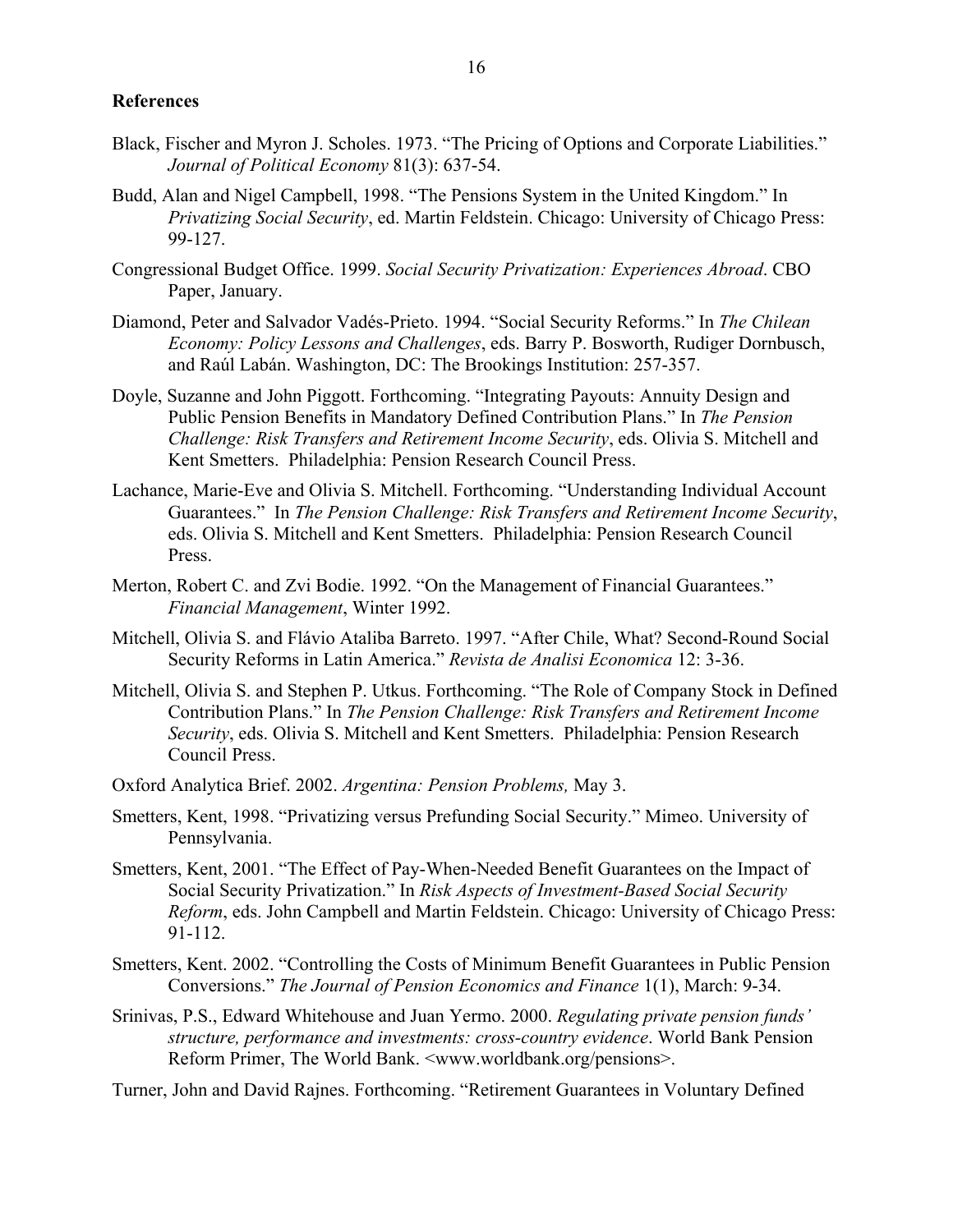Contribution Plans." In *The Pension Challenge: Risk Transfers and Retirement Income Security*, eds. Olivia S. Mitchell and Kent Smetters.Philadelphia: Pension Research Council Press.

World Bank. 1994. *Averting the Old Age Crisis*. Oxford University Press.